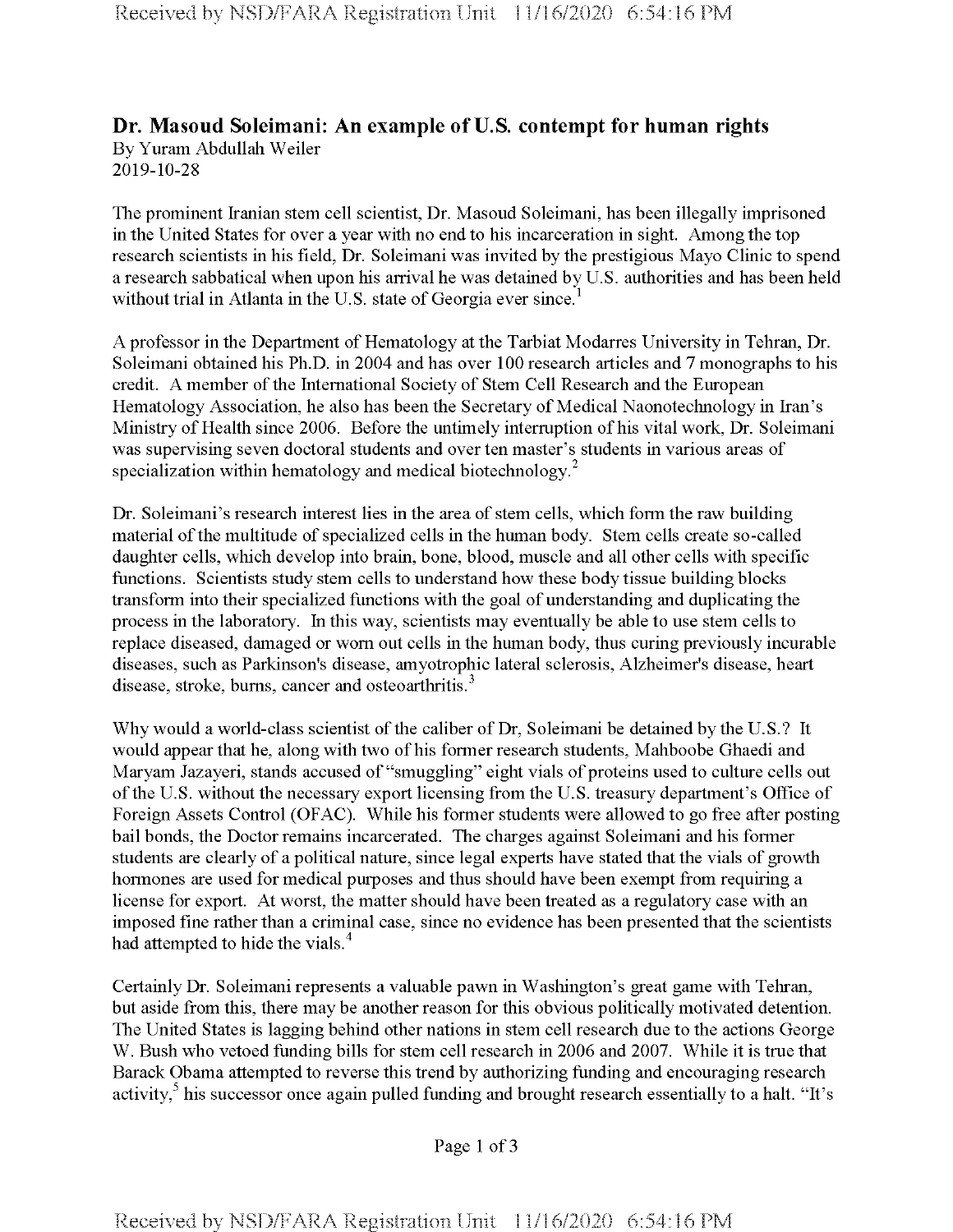a decision that's going to set back research," said Andrew McMahon, a stem-cell biologist at the University of Southern California in Los Angeles. New research grants under the Trump regime's reactionary policy will be reviewed by an "ethics board," the majority of whose members will not be scientists with credentials in the field.<sup>6</sup>

Meanwhile, thanks to the work of prominent scientists like Dr. Soleimani, the Islamic Republic of Iran has taken a leading role in stem cell research. Thanks to the foresight of Ayatollah Seyyed Ali Khamenei, the Leader of the Islamic Revolution, funding and support for stem cell research has been a priority, given the life-saving potential of this technology. This is also partly due to the attitude of Islam towards scientific research in contrast to the fundamentalist Christian perspective dominant in the United States. "Islam is very compatible with the modem sciences," noted Professor Hassan Ashktorab at the Howard University Cancer Center. "Policies that may be classified as liberal in the American political system seem to be common sense to Iranian politicians."

The Trump regime has cut government investment in science for the third year in a row, allocating a meager \$34.4 billion to the National Institute for Health, the nation's medical research agency. This sum represents around 0.7 percent of the proposed U.S. fiscal year 2020 budget and a 13 percent reduction from the previous year, about which chief executive of the American Association for the Advancement of Science (AAAS) Rush D. Holt warned that Trump's funding slashes "would derail our nation's science enterprise."<sup>8</sup> Compare this paltry U.S. budget allocation, which represents 0.17 percent of U.S. gross domestic product to that of the Islamic Republic, which spends 0.65 percent of its GDP or about 382 percent more.<sup>9</sup>

So, an underlying motivation of the Washington regime in detaining Dr. Soleimani and denying his basic human rights may be bitter envy of Iran's scientific progress despite years of economic terrorism by means ofvicious sanctions and covert assassinations targeting the Islamic Republic's brightest and best scientific minds. For his part, Dr. Soleimani had no intention of violating the draconian U.S. sanctions. According this lawyer, Mehmoush Yazdanyar, "Ifhe'd known or thought or had reason to believe this was illegal, he would not have carried it out."<sup>10</sup> Incarcerated since October 24, 2018, the 49-year-old top Iranian scientist is not receiving proper medical care for health conditions aggravated by the inhumane and humiliating conditions ofhis detention in the Atlanta prison. His family has been severely affected by anguish over his unlawful imprisonment, and his mother has already died as a direct result of stress.<sup>11</sup>

The United States has the dubious distinction of being the first nation in our world to withdraw from the United Nations Human Rights Council.<sup>12</sup> But then what can we expect from a country that separates children from their asylum-seeking parents at its borders while scorning worldwide condemnation?<sup>13</sup> What can we expect from a xenophobic regime that gleefully cuts quotas for refugees by 80 percent from the numbers allowed by the previous administration? What can we expect from a Zionist-aligned plutocracy that defunds the United Nations Works and Relief Agency, upon which Palestinians depend for life-giving aid?<sup>14</sup> What can we expect from a nation founded upon slavery and racism, concern about human rights and dignity? No, of course not. All we can expect is lip service to human rights when it suits Washington's geopolitical objectives. And this is not the case with Dr. Soleimani.

Page 2 of <sup>3</sup>